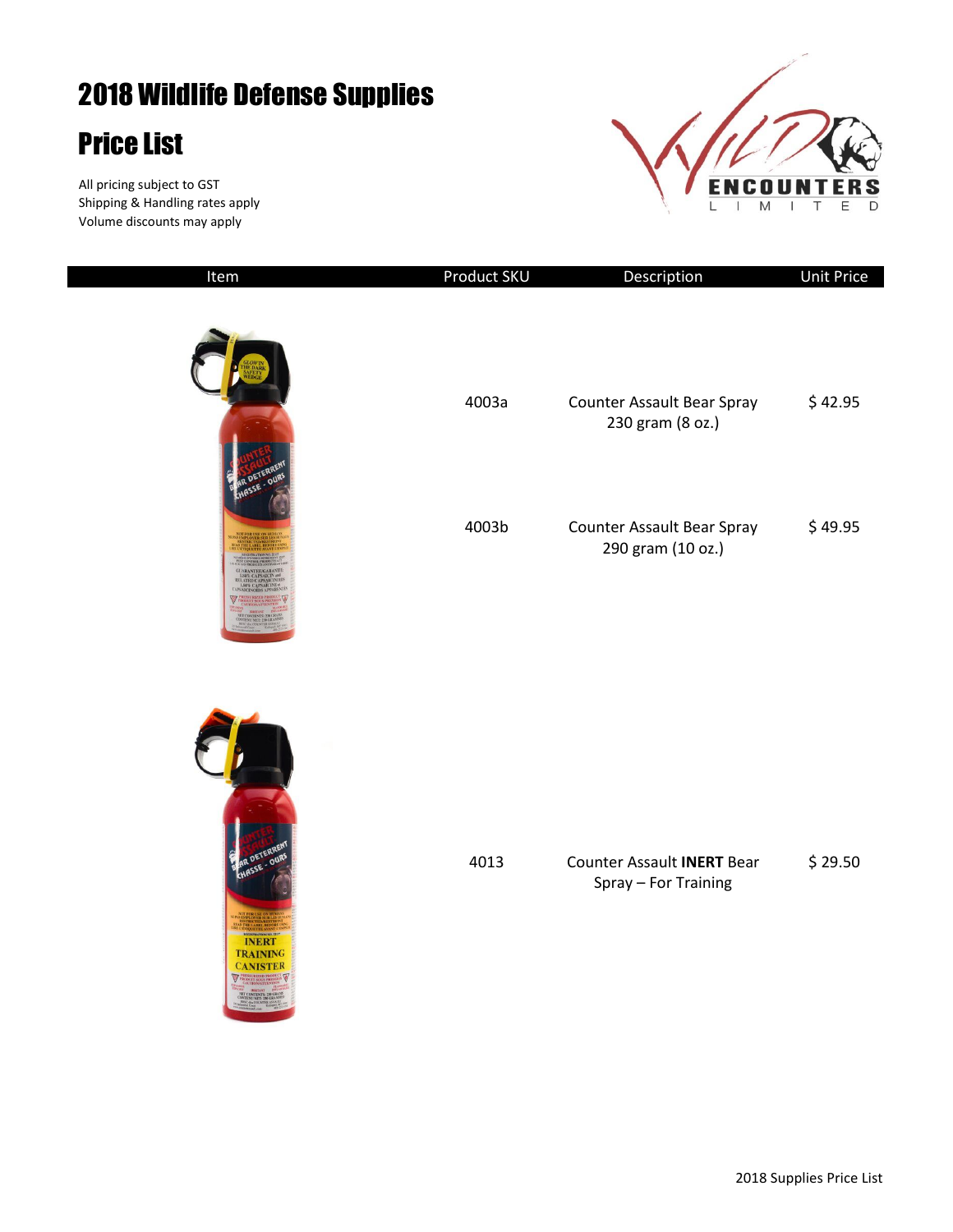| Item    | Product SKU | Description                                                                                                                                                                                                                                                                          | <b>Unit Price</b> |
|---------|-------------|--------------------------------------------------------------------------------------------------------------------------------------------------------------------------------------------------------------------------------------------------------------------------------------|-------------------|
| creamer | 4017        | <b>PERSONAL BEAR KIT</b><br>Small Bear Safety Kit<br>with double launcher<br>c/w<br>Air Siren<br>230 gram (8 oz.) Bear Spray<br>Small Dry Box<br>Record Double Shot Launcher<br>Pyrotechnic Scare Cartridges<br>15mm Blanks<br>Note:<br>option to upgrade launcher to<br>6mm or .380 | \$135.50          |



## 4010a **INDUSTRIAL BEAR KIT** Large Bear Safety Kit with double launcher c/w Air Siren 230 gram (8 oz.) Bear Spray Small Dry Box Record Double Shot Launcher 2 Boxes of Pyrotechnic Scare Cartridges 15mm Blanks **Note:**  option to upgrade launcher to 6mm or .380 \$179.50



| 5100 | Record Single Shot Launcher | \$38.75 |
|------|-----------------------------|---------|
| 5101 | Record Double Shot Launcher | \$49.75 |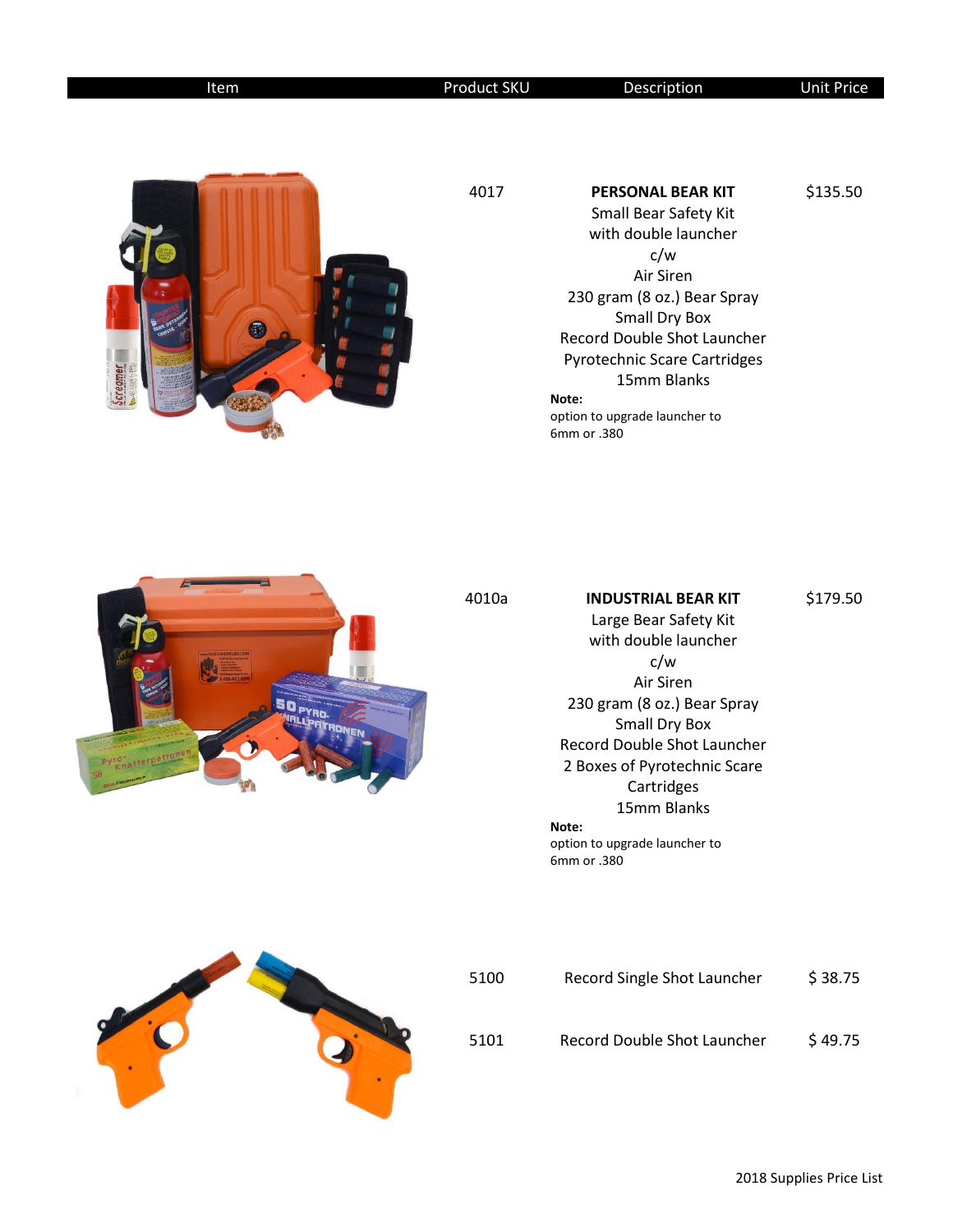| Item           | Product SKU | Description                                                                                                                                                                                                   | <b>Unit Price</b> |
|----------------|-------------|---------------------------------------------------------------------------------------------------------------------------------------------------------------------------------------------------------------|-------------------|
|                | 5400        | RG-46 Seven Shot Revolver<br><b>Blued Launcher</b><br>Note:<br>a variety of different 6mm and .380<br>scare launchers are available in blue or<br>nickel finish. Inquire for price list and<br>other details. | \$157.75          |
| ADE IN GERMANY | 6000        | Bangers (50 rounds)                                                                                                                                                                                           | \$28.25           |



| 6001 | Screamers (50 rounds) | \$28.25 |
|------|-----------------------|---------|
|      |                       |         |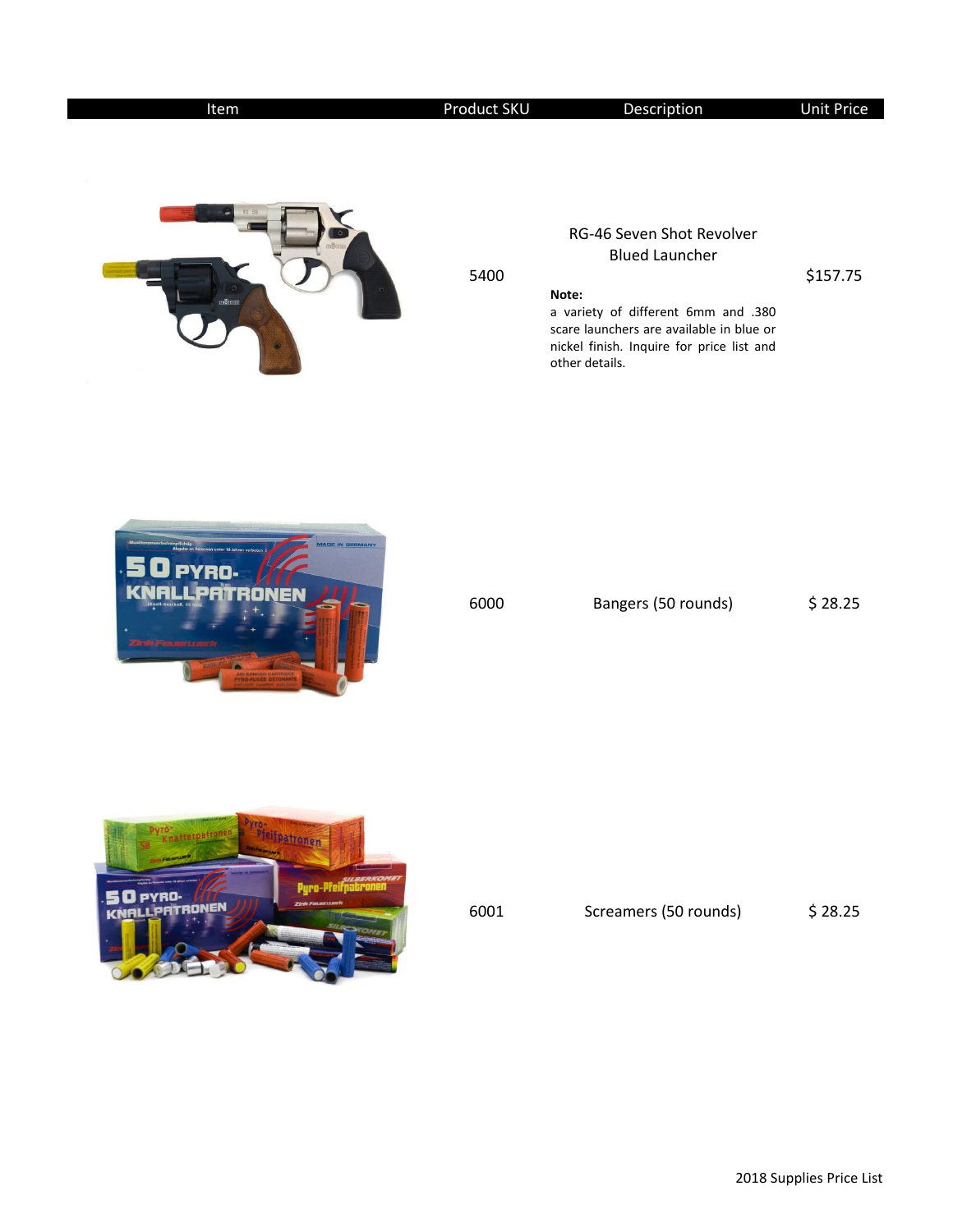| Item                                                                      | <b>Product SKU</b> | Description                                | <b>Unit Price</b> |
|---------------------------------------------------------------------------|--------------------|--------------------------------------------|-------------------|
|                                                                           | 6050               | Sellier & Bellot 6mm Blanks<br>(50 rounds) | \$9.25            |
| <b>12 GAUGE SCARE CARTRIDGES</b><br><b>RENKEEPIN</b><br><b>SGER-EXPLO</b> | 6600               | Shellcrackers (25 per box)                 | \$45.95           |
|                                                                           |                    |                                            |                   |



## **Ultra Portable Electric Fence**

| 3090 | 15'x15' weighs 40lbs. Fence Kit<br>(225 square feet)  | \$395.00 |
|------|-------------------------------------------------------|----------|
| 3091 | 40'x40' weighs 50lbs. Fence Kit<br>(1600 square feet) | \$465.00 |